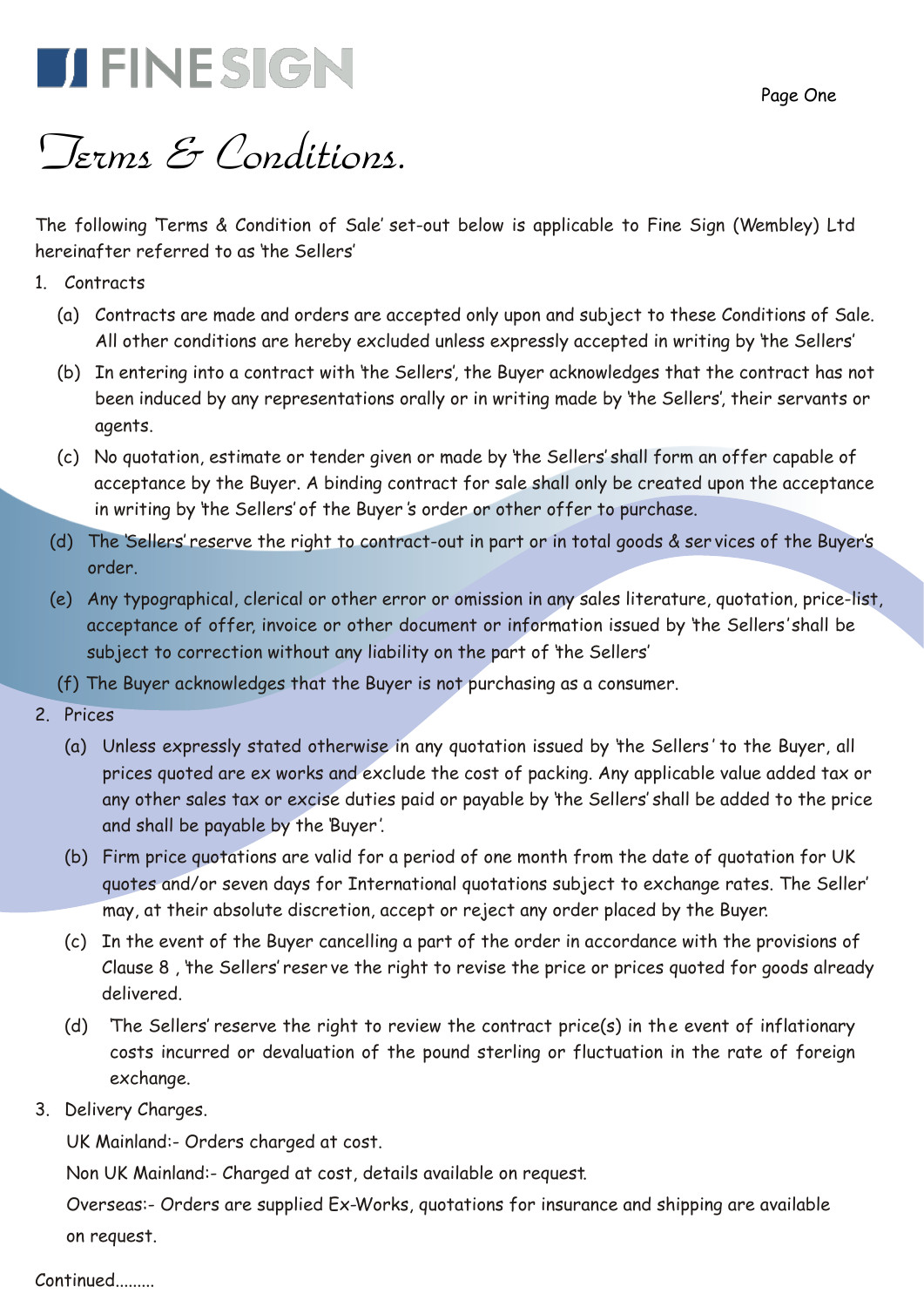

Fine Sign (Wembley) Ltd

*Terms & Conditions.*

Terms & Conditions of Sale Page 2

Continuation......

## 4. Claims

All goods must be inspected on delivery, any claims for damaged or faulty goods must be reported within 3 days, a copy of the despatch note must accompany any claim. Claims will not be entertained for goods returned without original packaging.

5. Payment

Pro-forma for new accounts unless arrangements have been agreed by 'the sellers'. advanced payment of 60% of total invoice where goods/order value is in excess of £2500 inclusive of carriage & vat. Other accounts: 30 days from invoice date;

Charges of 4% above HSBC Bank plc base rate will be incurred on overdue accounts;

6. Risk & Liability

Risk of damage to or loss of the goods shall pass to the Buyer at the time of delivery or, if the Buyer wrongfully fails to take delivery of the goods, the time when 'the Sellers' have tendered delivery of the goods.

For the purpose of this Clause, 'delivery' shall mean the arrival of the goods at the place of delivery of the Buyer where deliver y is by 'the Sellers', or the safe loading of the goods into the Buyer's vehicles at 'the Sellers' premises where delivery is through collection by the Buyer.

## 7. Title of Goods

Legal title of goods supplied shall be retained by 'the Sellers' until the price of the goods comprised in this contract and all other money due from the buyer to 'the Sellers' on any other account has been paid in full.

## 8. Cancellation

Contracts and orders and parts thereof may be cancelled only by 'the Sellers' written acceptance of such cancellation. Where the seller accepts such cancellation, the Sellers reserve the right to charge the Buyer with the amount of any losses or expenses directly or indirectly resulting from such cancellation.

## 9. Payment Method

Payments accepted by cheque or internet bank transfer only!

Fine Sign (Wembley) Ltd has no merchant facilities for accepting payments by credit or debit cards.

Continued.........